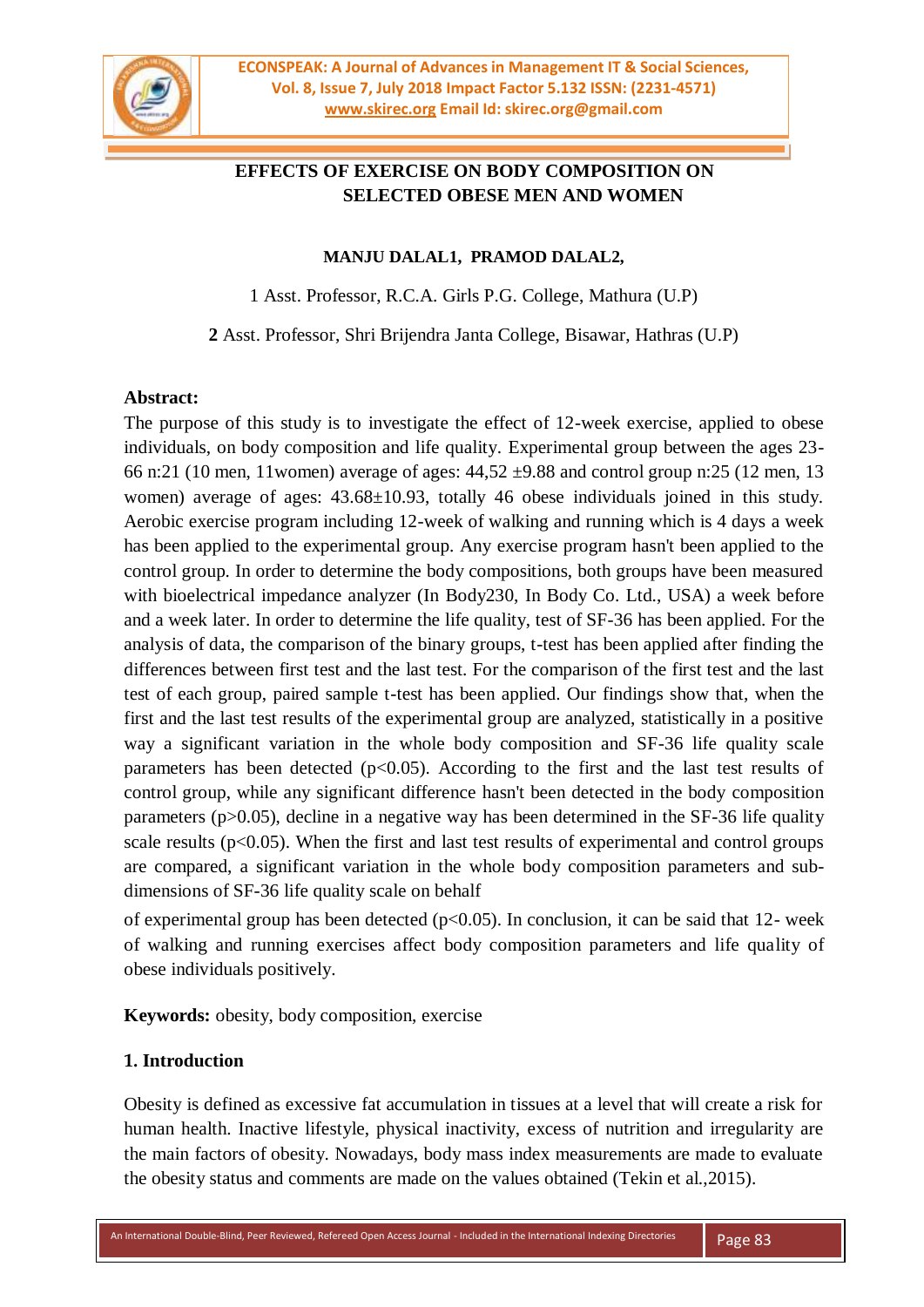

Factors causing obesity are genetic factors, age, gender, sedentary life and eating habits. According to data reported by the World Health Organization (WHO), thereare 1.6 billion mild obesity and around 400 million obese people in the world. WHO has reported that these data will be updated to 2.3 billion mildly overweight and 700 million obese people in 2015 (Akbulut G, 2010). Obesity is classified 3 group according to body mass index, body fat distribution and fatcell.

When examining health expenditures made in the south-east of America, Europe and Asia, total health expenditure reaches 15% for the treatment of the problems caused by obesity treatment and obesity in developed or developing countries in these regions. Much of these expenditures relate to psychological and physical disturbances caused by obesity (Altunkaynak and Özbek, 2006).

Along with the increase in obesity, the risk rate for some diseases also increases. Obesity affects the body systems and psychosocial situation negatively and increases the risk of illness. The risk of heart and vascular diseases, diabetes, skeletal system problems, cancer types is increasing due to obesity (Özkan et al.,2013)

According to the survey conducted by the Turkish Statistical Institute (TUİK) in 2008, 32.4% of the adult population is mildly overweight and 15.2% is obese. When we examined Turkey nutrition and health survey data in 2010, the frequency of being overweight in our country is 34.6% and the frequency of being obese is 30.3%. According to TÜİK 2012 research data, 34.8% of the adult population is mildly overweight and 17.2% is obese (Altunkaynak and Özbek,2006).

Regularly aerobic exercises made up of mild to moderate severity are the most important measure in combating obesity Exercise programs should be prepared in consideration of variables such as age specific gender. (Tekin et al., 2015).

This study was conducted to investigate the effect of aerobic exercise on body composition on obese subjects for 12 weeks.

### **2. Material and Method**

46 obese volunteers have been included in this study. Two groups were formed from volunteers as experimental group and control group. The mean age of the experimental group n: 21 (10 males, 11 females) was  $44.52 \pm 9.88$  and the control group was n: 25 (12 males, 13 females) the mean age was  $43.68 \pm 10.93$ . The experiment group applied individually prepared aerobic training program for themselves for 12 weeks, 4 days a week, control group continued their normal life for 12 weeks.

Initial measurements of volunteers were taken one week before the training schedule and final measurements were taken one week after the training schedule. Subjects also did not have a diet program. All subjects were informed about the study plan and purpose and a written voluntary confirmation document was obtained from participants indicating that they voluntarily participated in the study.

The body composition of the volunteers was measured with Inbody 230, a bioelectrical impedance instrument.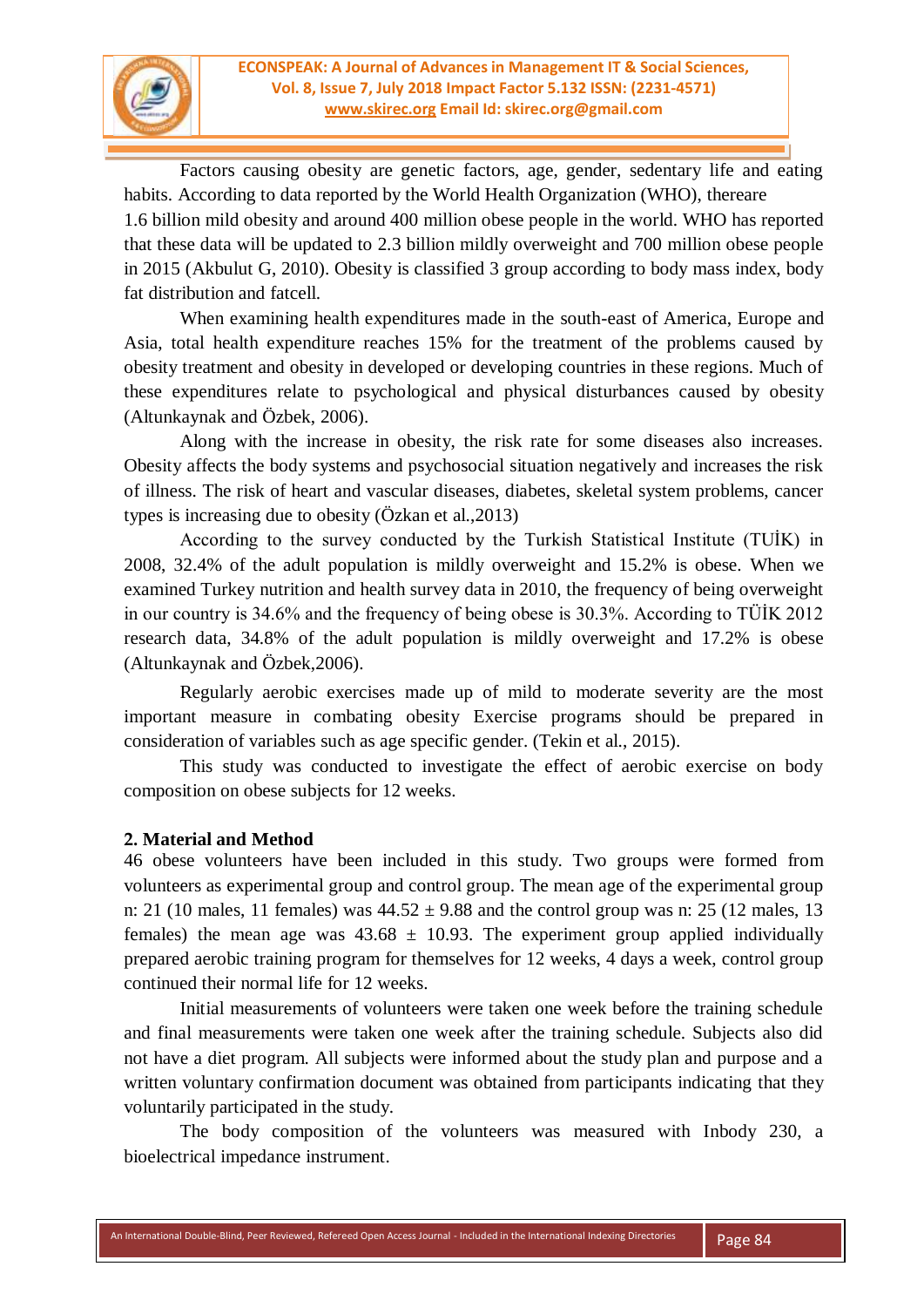

## **2.1 Collection of Data**

The ages of the volunteers were determined as years and asked themselves. The height lengths of the volunteers were measured with a stadio meter (SECA, Germany) with a sensitivity level of 0.01 m. Body composition parameters (Body Weight, Body Fat Rate, Body Mass Index (BMI)) of volunteers were measured with In body 230,

Bio-electrical impedance analyzer.

## **2.2 Statistical Analysis**

The data obtained at the end of the study; the Excel program (Microsoft Office, version 2007. Microsoft Corp. Redmond, WA, USA) was used to calculate the percentiles and percentages. Statistically analyzed, the SPSS package program (SPSS for Windows, version 16.0.2008, SPSS Inc. Chicago, Illinois, USA) was used. Data are presented as arithmetic mean and standard deviation. Shapiro-Wilk test for normality test; Levene test was applied for homogeneity test. In the comparison of the binary groups, pre-test and post-test differences were taken and independent t-test was applied. Paired sample t-test was used to compare pretest and posttest of each group. Statistical results were evaluated at 95% confidence interval and  $p < 0.05$  significance level was used.

### **Results**

Measured features of participants in pre and post-tests have been examined and analyzed in this section. Intra-group and inter-groups comparisons are presented below.

|                   | Table 1: Pre- and post-test analysis of<br>body composition parameters experiment group and control group |        |            |          |         |             |           |  |
|-------------------|-----------------------------------------------------------------------------------------------------------|--------|------------|----------|---------|-------------|-----------|--|
|                   |                                                                                                           |        | $EG(n=21)$ |          |         | $CG (n=25)$ |           |  |
|                   |                                                                                                           | Ave.   | <b>SS</b>  | P        | Ave.    | <b>SS</b>   | ${\bf P}$ |  |
| Body Weight (kg)  | Pre-test                                                                                                  | 85.36  | 11.51      | $0.001*$ | 91.80   | 16.34       | $0.017*$  |  |
|                   | Post-test                                                                                                 | 80.82  | 11.58      |          | 92.25   | 16.20       |           |  |
| Body fat rate     | Pre-test                                                                                                  | 32.63  | 6.25       | $0.001*$ | 36.46   | 12.10       | 0.124     |  |
|                   | Post-test                                                                                                 | 27.67  | 6.57       |          | 36.90   | 11.88       |           |  |
| BMI $(kg/m2)$     | Pre-test                                                                                                  | 31.77  | 3.25       | $0.001*$ | 34.42   | 6.27        | $0.041*$  |  |
|                   | Post-test                                                                                                 | 29.90  | 3.44       |          | 34.58   | 6.12        |           |  |
| Body fat $(\%)$   | Pre-test                                                                                                  | 38.40  | 6.25       | $0.001*$ | 39.30   | 7.590       | 0.261     |  |
|                   | Post-test                                                                                                 | 34.56  | 6.98       |          | 39.6400 | 7.399       |           |  |
| Waist / Hip Ratio | Pre-test                                                                                                  | 0.9805 | 0.03542    | $0.001*$ | 0.97    | 0.042       | 0.731     |  |
|                   | Post-test                                                                                                 | 0.9595 | 0.04748    |          | 0.97    | 0.04        |           |  |

 $*p<0.05$ 

In Table 1, the pre and posttest parameters of the experiment and control group were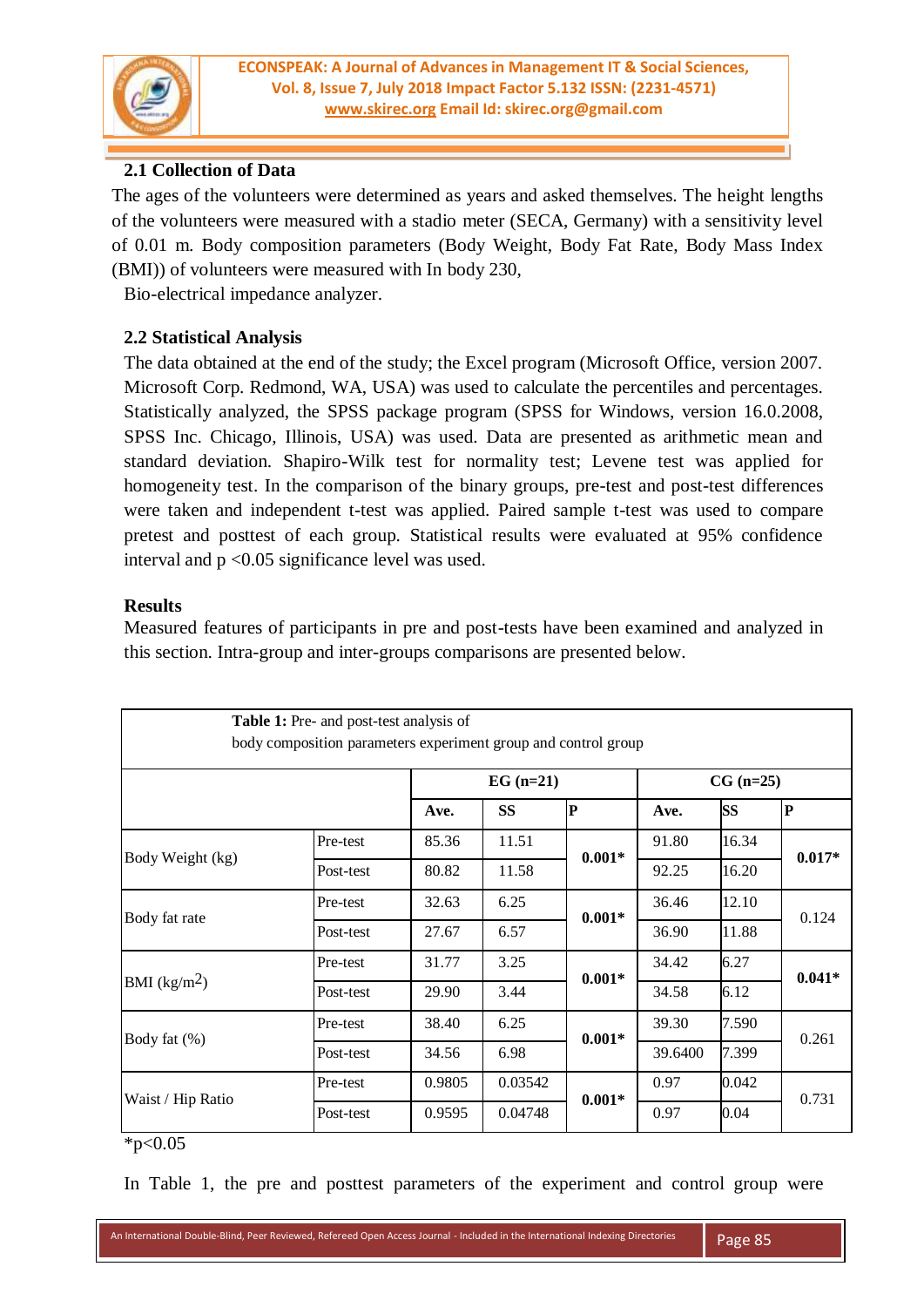

examined. Significant improvements were observed in all parameters of the experimental group. While the body weight and body mass index values of the control group increased significantly, no significant change was observed in other parameters.  $(p<0.05)$ 

|                   | Table 2. Comparison of differences between<br>pre and post-tests of EG and CG body composition parameters |    |         |           |          |
|-------------------|-----------------------------------------------------------------------------------------------------------|----|---------|-----------|----------|
|                   |                                                                                                           | N  | Ave.    | <b>SS</b> | lР       |
|                   | EG                                                                                                        | 21 | $-4.53$ | 1.64908   |          |
| Body Weight (kg)  | CG                                                                                                        | 25 | 0.44    | 0.87040   | $0.001*$ |
|                   | EG                                                                                                        | 21 | $-4.96$ | 2.37707   | $0.001*$ |
| Body fat rate     | CG                                                                                                        | 25 | 0.44    | 1.38173   |          |
|                   | EG                                                                                                        | 21 | $-1.87$ | 0.63396   | $0.001*$ |
| BMI $(kg/m2)$     | CG                                                                                                        | 25 | 0.15    | 0.35251   |          |
| Body fat (%)      | EG                                                                                                        | 21 | $-3.83$ | 2.21167   | $0.001*$ |
|                   | CG                                                                                                        | 25 | 0.33    | 1.44156   |          |
| Waist / Hip Ratio | $\operatorname{EG}$                                                                                       | 21 | $-0.02$ | 0.01947   | $0.001*$ |
|                   | CG                                                                                                        | 25 | 0.00    | 0.01152   |          |

In Table 2, the pre- and post-test parameters of the body compositions of the experimental and control groups were compared. Accordingly, there was a significant difference in favor of the experimental group in all parameters.  $(p<0.05)$ 

### **3. Discussion**

Findings that were obtained have been discussed by comparing with the literature in this section.

While the body composition parameters of the study group showed a significance level of  $p \le 0.05$  in all parameters of the experimental group after the 12 week exercise program applied in our study, the body weight and body mass index values of the control group showed a negative meaningfulness whereas the other parameters did not show any meaningfulness. $(p<0.05)$ 

Persons who exercise for a long time are expected to have a number of physiological changes, both acute and chronic adaptation. It is stated that regular, long- term and moderate aerobic exercises reduce lipids such as Total Cholesterol, LDL-C, Triglyceride, and highdensity lipoprotein (HDL-C) levels of coronary artery risk factors. It is also emphasized that high blood pressure and obesity diseases decrease with exercise (Lemura and Amdreacci, 2000, Fox et al., 1999, Kyle et al.,2006).

Amano and colleagues found that the aerobic exercise program exercises performed during 12 weeks for obese men and women showed a significant difference of  $p \le 0.05$  in the body weight values for the experimental group between pre-test and post-test results ( Amano et al. ).

Szmedra and colleagues found significant differences in body weight, body fat ratio,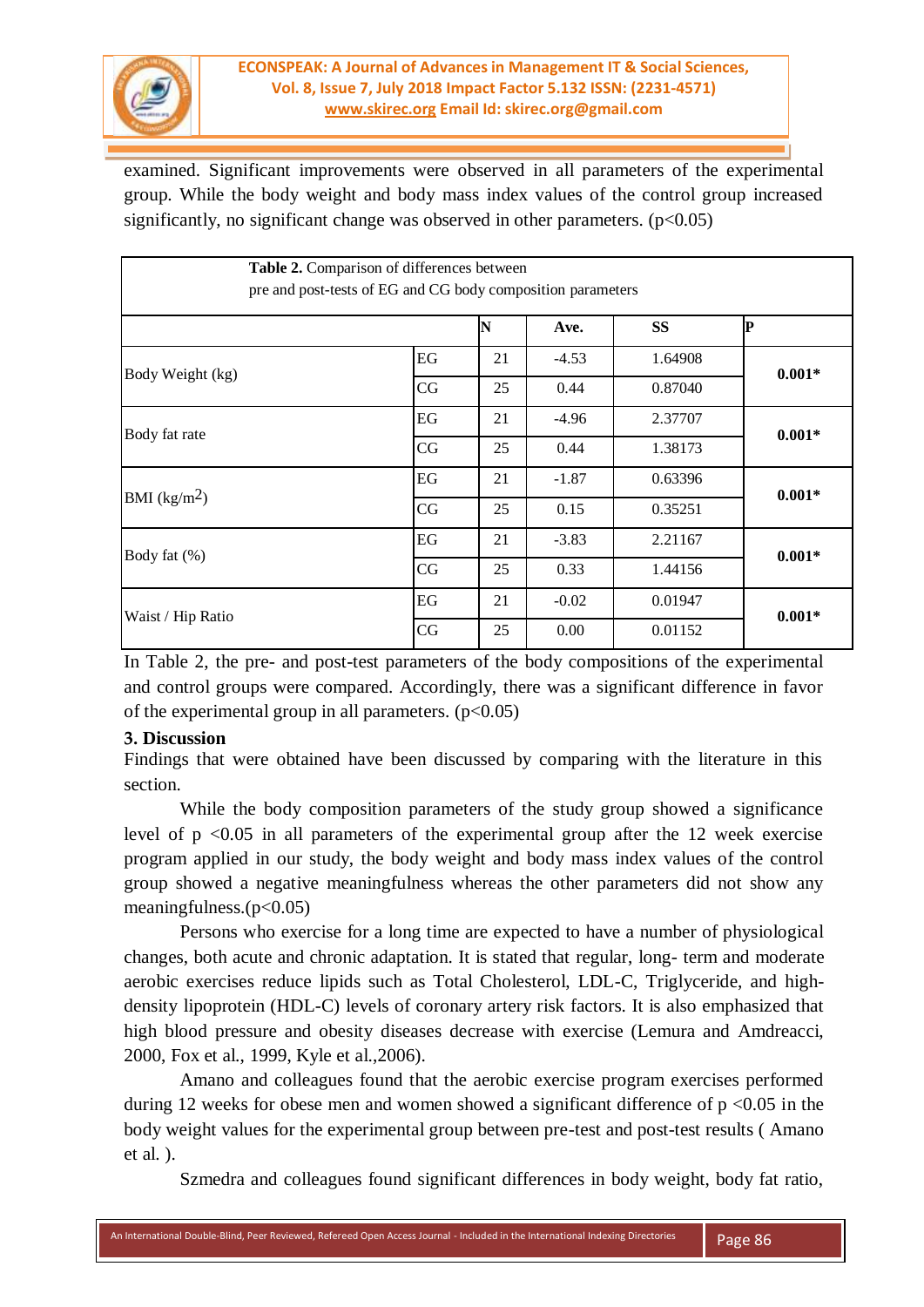

body mass index body weight parameters of the subjects between pretest and posttest measurement results, which were applied to the 6-week treadmill exercise group (Szmedra et al., 1998).

Many studies have shown that aerobic exercise programs result in a decrease in body fat percentage. (Kyle et al., 2006, Ransdell et al., 2004)

As a result, a significant decrease in body composition values and a significant increase in the quality of life parameters were obtained in a regular and planned 12 week aerobic exercise program. It can be said that regular aerobic exercises will contribute to improving the quality of life and body composition of obese individuals in a positive way and contributing to a better quality of life.

### **References**

- 1. Amano M, Kanda T, Maritani T, 2001. "Exercise Training and Autonomic Nervous System Activity in Obese Individuals", Medicine Science In Sports Exercise, (S. 1287 –1291)
- 2. Fox, Bowers, Foss, 1999. "BedenEğitimiveSporunFizyolojikTemelleri", Çeviri: Cerit, M., BağırganYayımeviAnkara
- 3. Kline EC, 2012. Exercise Training Improves Selected Aspects of Daytime Functioning in Adults with Obstructive Sleep Apnea J Clin Sleep Med (S. 357– 365)
- 4. Kyle UG, Melzer K, Kayser B, Picard-Kossousky M, Gremion G, Pichard C, 2006. Eight-year longitudinal changes in body composition in healthy swiss adults. J Am Coll Nurt. ( S. 493-501)
- 5. Lemura LM, Amdreacci J, 2000. "Lipid and Lipoprotein Profiles, Cardiovascular Fitness, Body Composition and Diet During and After Resistance, Aerobic and Combination Training in Young Woman", Eur. Journal Appl. Physiology, (S. 82: 5- 6).
- 6. Lofrano-Prado MC, 2009. Quality of life in Brazilian obese adolescents: effects of a long-term multidisciplinary lifestyle therapy Health and Quality of Life Outcomes(S.61).
- 7. Ransdell LB, Robertson L, Ornes L, Moyer-Mileur L, 2004. Generations exercising together to improve fitness (GET FIT): a pilot study designed to increase physical activity and improve health- related fitness in three generations of women. Women Health, ( S. 77-94 )
- 8. Shaw K, Gennat H, O'Rourke P, 2006. Exercise for overweight or obesity. Cochrane database systrev.
- 9. Short KR, Vittone JL, Bigelow ML, Proctor DN, Nair KS, 2004. Age and aerobic exercise training effects on whole body and muscle protein metabolism. American Journal of Physiology-Endocrinology and Metabolism,(S.92-101).
- 10. Szmedra L, Lemura LM, Shearn WM, 1998. "Exercise Tolerance, Body Composition and Blood Lipids in Obese African–American Woman Following Short–Term